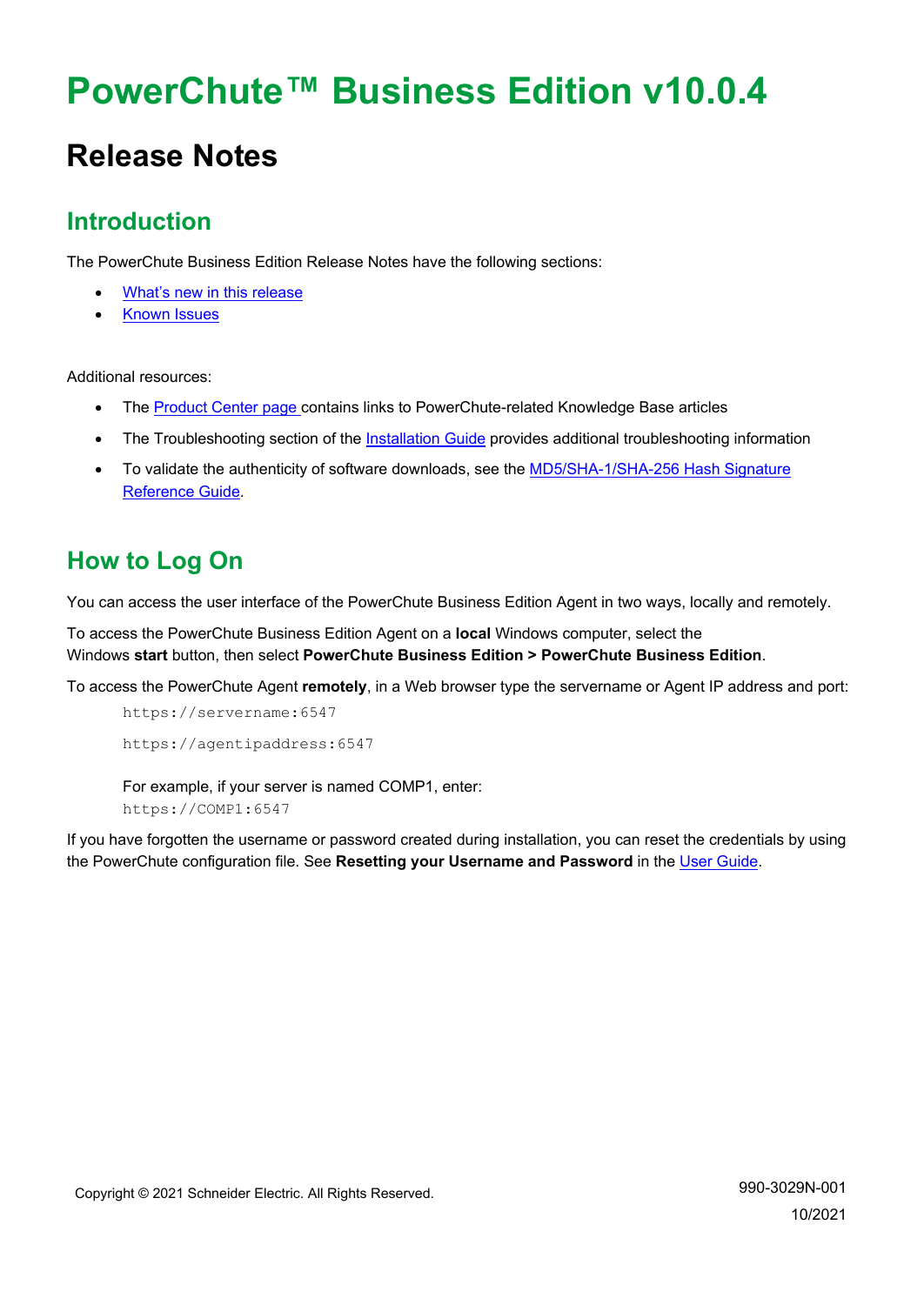# **What's new in this release**

The following features are new to PowerChute Business Edition v10.0.4:

- Support added for UPS devices with the SRTL, SMT, and SMC prefix, including SRTL3KRM1UNC, SRTL3KRM1UC, SMT750I-CH, SMT3000UXI-CH, and SMC750I-CH.
- Support added for the PowerChute Customer Experience Improvement Program (CEIP). The CEIP collects information on how you configure and use PowerChute in your environment. The CEIP enables us to improve our product and helps us to advise you on how best to deploy and configure PowerChute.
	- $\circ$  The information collected is completely anonymous and cannot be used to personally identify any individual. For more information, please refer to the [CEIP Frequently Asked Questions.](https://www.apc.com/us/en/download/document/SPD_CCON-PCCEIP_EN/)
- Support added for the PowerChute Updates feature. PowerChute automatically checks for updates and informs you if a new version of PowerChute is available to download.
	- o This update check sends anonymous PowerChute environment data to the Schneider Electric update server.
- The PowerChute UI can now only be accessed by one user at a time. Multiple logins are not supported, and login attempts while the user is already logged in will be unsuccessful.
	- $\circ$  Logins, logouts, and unsuccessful login attempts to the PowerChute UI are logged in the Event Log and configurable events in the **Event Configuration** screen. For more information, see the [User Guide.](https://www.apc.com/us/en/download/document/SPD_PMAR-9BULAD_EN/)
- Security fixes and library updates, including:
	- o The PowerChute jar files in the lib directory are now digitally signed. **NOTE:** Third-party jar files are not digitally signed.
	- $\circ$  Following an upgrade to v10.0.4, old versions of third-party libraries are no longer retained.
	- o Upgrading the OpenJDK version bundled with PowerChute to OpenJDK 16.0.2.
	- $\circ$  Upgrading Jetty version bundled with PowerChute to Jetty 9.4.43.

# <span id="page-1-0"></span>**Known Issues**

# **Problem/Issue:**

When attempting to uninstall PowerChute v10.0.4, the PowerChute installer may incorrectly run.

# **Description/Resolution**

This issue is more common with Windows 2022 and Windows 10 W0H2. To resolve the issue, manually uninstall PowerChute following the steps outlined in Knowledge Base article [FA159894.](https://www.apc.com/us/en/faqs/FA159894/)

# **Problem/Issue:**

PowerChute loses communications with SMTL1500RM3UC, SMT1500RM2UC, and SMT700X167 UPS devices when connected via a serial communications cable and an "On Battery" or "[Outlet Group] commanded to: shutdown using delay" event is resolved.

# **Description/Resolution**

This issue is specific to these UPS devices when connected to PowerChute with a serial communications cable. To resolve the issue, manually restart the PowerChute service.

# **Problem/Issue:**

PowerChute loses communications when the Internet Expander 2 (IE2) card is disconnected and reconnected from the UPS SmartSlot.

# **Description/Resolution**

Disconnect and reconnect the IE2 card twice to regain communications.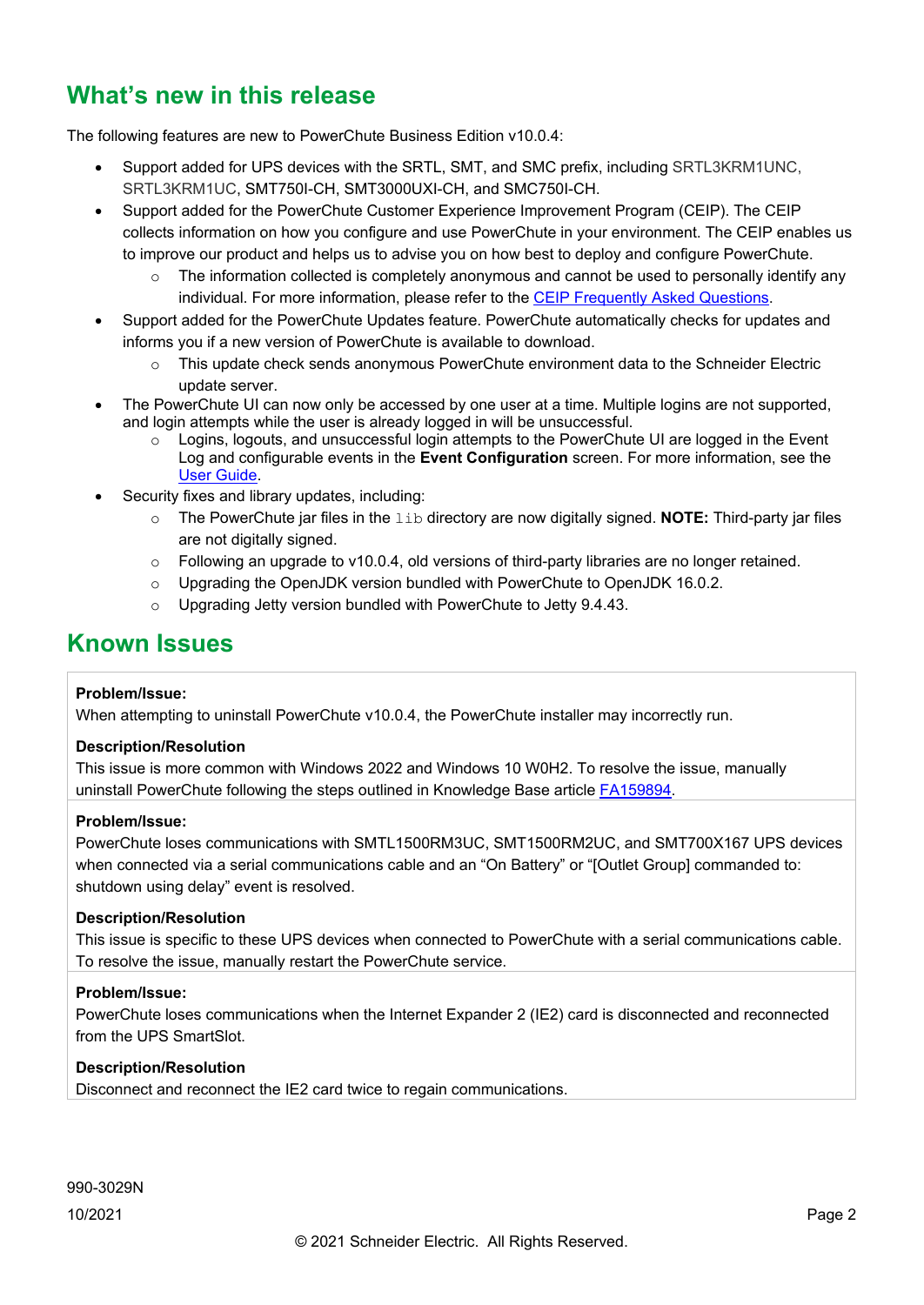The below SNMP OIDs do not work as expected in a MIB browser: upsAdvBatteryNumOfBattPacks, upsAdvTestCalibrationResults, upsAdvTestDiagnosticSchedule, upsOutletGroupConfigLoadShedControlSkipOffDelay.

### **Description/Resolution**

Make the necessary configuration changes via the PowerChute Web UI instead of a MIB browser for the affected OIDs.

#### **Problem/Issue:**

When the PowerChute service is stopped or restarted, an error may be displayed in the Windows Event Viewer:

 Windows could not stop the APC PBE Agent service on Local Computer. Error 1053: The service did not respond to the start or control request in a timely fashion.

#### **Description/Resolution**

This issue is specific to Windows Server 2022 and Windows 10 systems and does not affect any functionality.

### **Problem/Issue:**

When the serial communications cable is disconnected and reconnected multiple times from UPS devices with the SRTL prefix, e.g. SRTL3KRM1UNC, SRTL3KRM1UC, communications may be lost with the UPS.

#### **Description/Resolution**

This issue is specific to these UPS devices. It is highly recommended you do not quickly disconnect and reconnect the communications cable. To resolve the issue, uninstall and reinstall PowerChute to regain communications with the UPS ensuring that the communications cable is connected.

#### **Problem/Issue:**

During an install, upgrade, or uninstall, an error may occur.

### **Description/Resolution**

Ensure the APC folder is not open in Explorer or the command line and click "Try again" in the error dialog box.

#### **Problem/Issue:**

When the Windows installer is left idle for 10 minutes, the PowerChute service may not start after installation is complete.

# **Description/Resolution**

The PowerChute Windows installer must be run from start to finish without any delays or interruptions.

#### **Problem/Issue:**

When the pcbeproxy.ini file is edited to add incorrect values, the "Account Lockout" event is logged to the PowerChute Event Log.

# **Description/Resolution**

This issue only occurs when incorrect values are added to the UPSSleep section of the pcbeproxy.ini file. No workaround – this issue does not impact functionality.

# **Problem/Issue:**

When PowerChute is installed on Linux using a non-default location, the jre directory (APC/PowerChuteBusinessEdition/jre) is not removed following an uninstallation.

# **Description/Resolution**

This issue only occurs in the above scenario. You must manually delete the jre directory and its contents.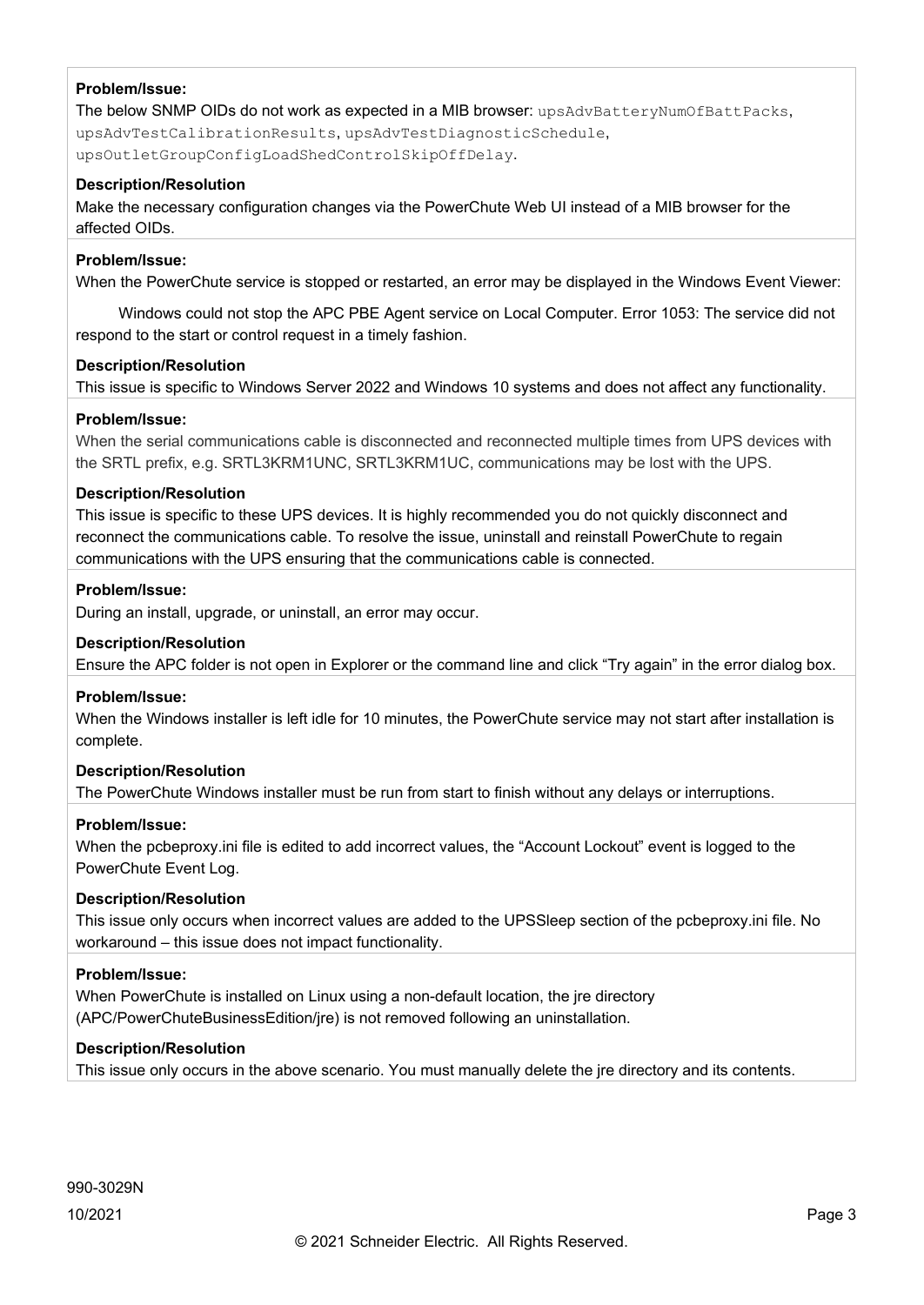Following an upgrade to PowerChute v10.0.4, PowerChute does not retain the OpenJDK version used if it was changed via the **Java Upgrade** feature. After the upgrade, PowerChute will use OpenJDK 16.0.2. which is bundled with v10.0.4.

# **Description/Resolution**

No workaround.

# **Problem/Issue:**

When the OpenJDK version is upgraded in an RHEL 7.x environment, an error is displayed in the terminal pointing to line 206 in the config.sh script:

No such file or directory

# **Description/Resolution**

You must manually edit line 206 of the config.sh script to add the new JDK path. For more information, see Knowledge Base article [FA413923 o](https://www.apc.com/us/en/faqs/FA413923/)n the APC website.

# **Problem/Issue:**

When PowerChute is installed on an RHEL 7.x system, the Java CPU utilization may increase to 100% in 3-5 days.

# **Description/Resolution**

To resolve the issue, it is recommended you remove any files in the /temp directory and restart the PowerChute service regularly. For more information, see Knowledge Base article [FA414047 o](https://www.apc.com/jp/ja/faqs/FA414047/)n the APC website.

# **Problem/Issue:**

During PowerChute installation on a Japanese or Chinese Windows Server Core 2016 system, the Chinese/Japanese symbols do not display correctly in the installer.

# **Description/Resolution**

No workaround – this issue only occurs on Windows Server Core 2016 systems.

# **Problem/Issue:**

When a shutdown is initiated via the **Shutdown Now** screen in the PowerChute UI, an error may be displayed in the Windows Event Viewer:

The APC PBE Agent service terminated unexpectedly.

# **Description/Resolution**

This issue occurs due to a timing issue with the PowerChute shutdown process and active threads. This issue is specific to Windows Server Core systems and does not affect any functionality.

# **Problem/Issue:**

When the PowerChute service is stopped, an error may be displayed in the Windows Event Viewer:

Timed out(30000 msec) occurred while waiting for the transaction response from APCPBEAgent service.

# **Description/Resolution**

This issue occurs due to a timing issue with the PowerChute shutdown process and active threads. This issue is specific to Windows Server Core systems and does not affect any functionality.

# **Problem/Issue:**

For some UPS devices with the XU prefix, e.g. XU1K3LLXXRCC, XU2K0LLXXRCC, when the UPS shuts down following a critical event (e.g. Low Battery), communications are not re-established after the critical event is resolved.

# **Description/Resolution**

This issue is specific to these UPS devices. To work around the issue, manually restart the PowerChute service.

# 990-3029N

10/2021 Page 4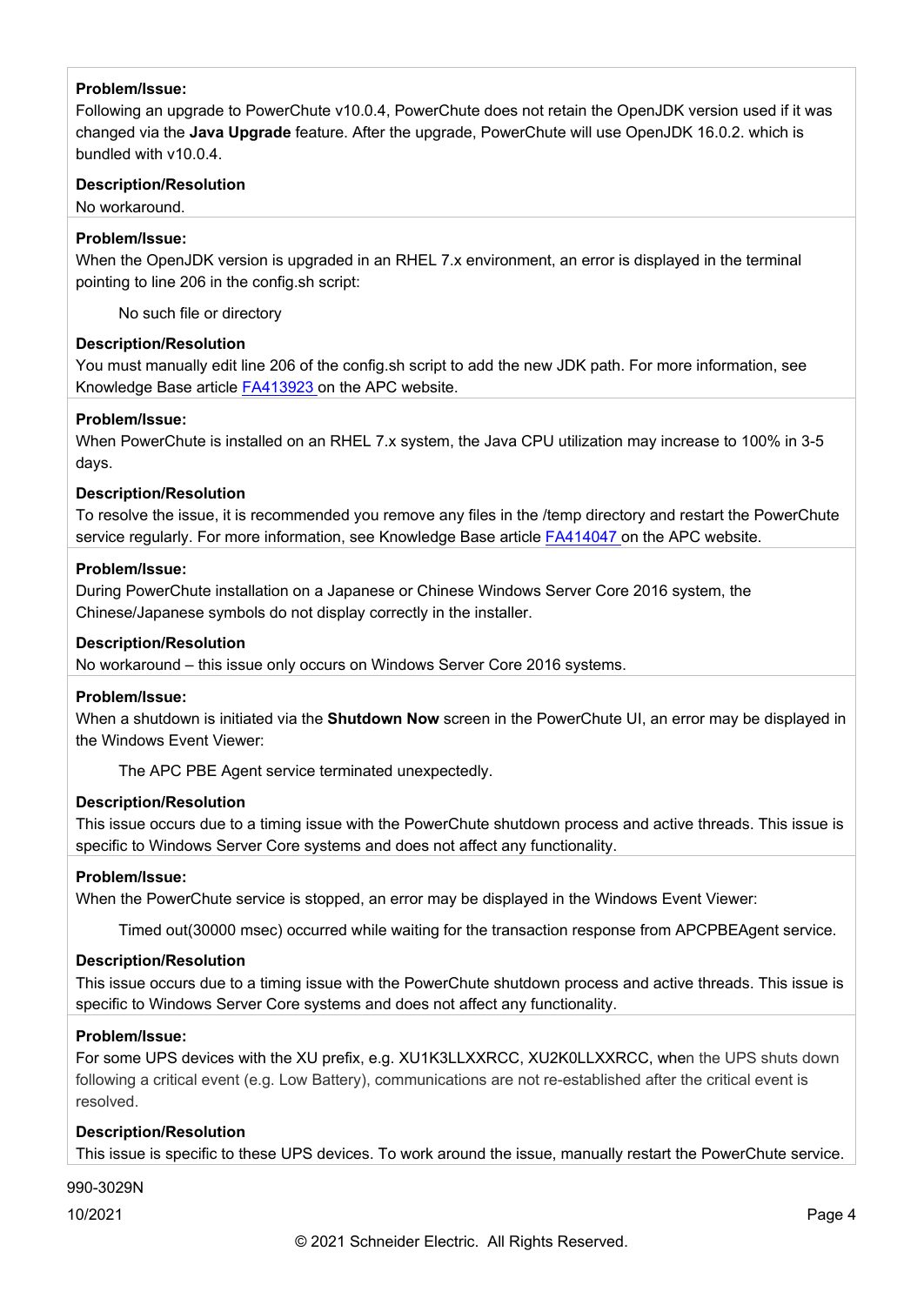When registering an ESXi host via the vifp addserver command, the following error may display:

Failed to add ESXi host.

# **Description/Resolution**

This error erroneously displays and can be ignored. Verify that the ESXi host was successfully added using the vipf listservers -l command.

# **Problem/Issue:**

When PowerChute is configured with a Smart-UPS 1000X, the PowerChute UI incorrectly reports the **UPS Model** as a Smart-UPS 1000XL.

# **Description/Resolution**

No workaround – this issue does not impact functionality.

# **Problem/Issue:**

After installing PowerChute on vSphere Management Assistant (vMA) 6.5, the PowerChute UI is inaccessible until vMA is restarted.

# **Description/Resolution**

No workaround – you must manually restart vMA. For more information, consult your VMware documentation.

# **Problem/Issue:**

During installation on Hyper-V 2016 Server systems, a popup dialog may appear asking you to install the C++ redistributable package when the package is already installed on your system.

# **Description/Resolution**

This issue occurs when PowerChute is uninstalled and later re-installed on the same system. When PowerChute is uninstalled, the C++ redistributable package is not automatically uninstalled. The popup dialog asking you to install the C++ package can be ignored.

# **Problem/Issue:**

Java upgrades do not complete on vSphere Management Assistant (vMA) 6.5.

# **Description/Resolution**

This is due to the space requirements for a Java upgrade and the limited disk space available on vMA. For information on how to resolve this issue, see Knowledge Base article [FA365729.](https://www.apc.com/us/en/faqs/FA365729/)

# **Problem/Issue:**

PowerChute Business Edition does not support VMware ESXi 6.7 and above.

# **Description/Resolution**

For more information on the supported versions of ESXi, refer to the [Operating System, Processor, JRE and](http://www.apc.com/wp/?um=100)  [Browser Compatibility Chart.](http://www.apc.com/wp/?um=100)

# **Problem/Issue:**

Initiating a shutdown through the **Shutdown Now** screen does not shut down the UPS if an Interface Expander 2 (IE2) card is inserted.

# **Description/Resolution**

This is an issue with the IE2 card for both Smart and Simple Signaling configuration with PowerChute Business Edition.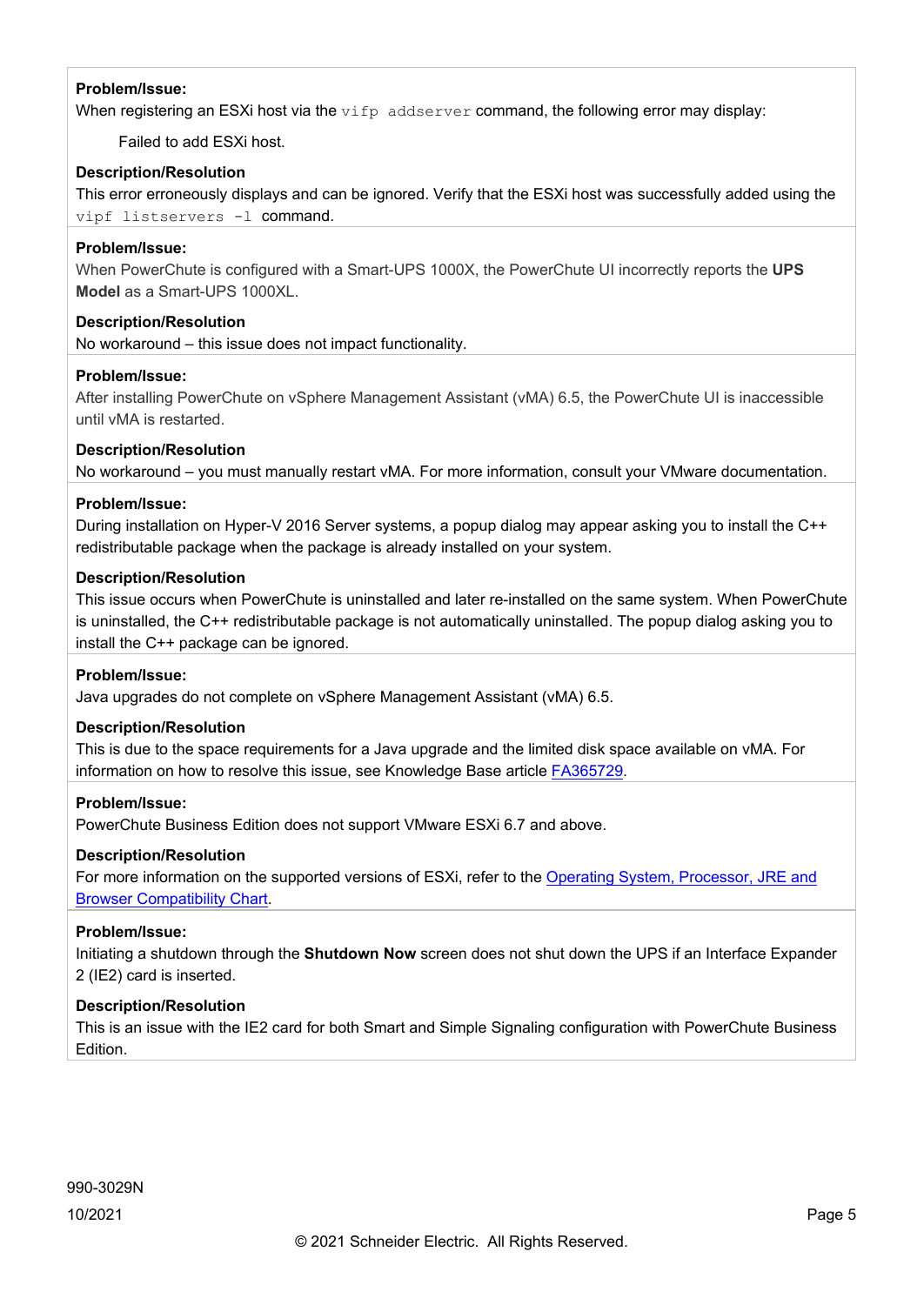Some UPS devices with the SMX and SMC prefix, e.g. SMX3000LVNC, SMX3000HVNC, SMC1500I, do not allow the values for High and Low Transfer Values to be edited in the **UPS Settings** screen.

#### **Description/Resolution**

This issue is specific to these UPS devices. When the values are edited and saved, the new values do not persist and instead, the previous values remain. To work around this, you can change these values using a Network Management 2 (NMC2) card.

#### **Problem/Issue:**

Some UPS devices with the RT prefix, e.g. RT 2200 XL, RT 1000 XL, display some events in the **Event Configuration** screen that are not supported by these models. For example: AVR Boost Enabled, AVR Trim Enabled, AVR Boost Not Enabled, AVR Trim Not Enabled, Extended Undervoltage, Extended Overvoltage, Frequent Undervoltage, and Frequent Overvoltage.

#### **Description/Resolution**

This issue is specific to these UPS devices and does not affect any functionality.

# **Problem/Issue:**

No record is logged in the **Event Log** if you try to put your UPS into bypass mode, and it is unsuccessful.

## **Description/Resolution**

This issue is specific to UPS devices that support bypass.

### **Problem/Issue:**

If a "Power Failed" or "Low Battery" event is triggered on some UPS devices with the C postfix, e.g. SMT 750 C, SMC 1500C, the UPS does not shut down.

#### **Description/Resolution**

The outlet group(s) connected to the UPS do shut down; however, the UPS itself does not. Manually turn off the UPS until these power-related events are resolved, i.e. when the power returns.

#### **Problem/Issue:**

On some UPS devices with the SUA prefix, e.g. SUA3000RM, the "Replace Battery" event is logged in the **Event Log** and the UPS status changes to "Replace Battery" in the **Battery Management** page after a "Self Test Failed" event.

# **Description/Resolution**

This issue is specific to this UPS model.

# **Problem/Issue:**

On Type B UPS devices, except models with the SRC prefix, e.g. SRC1K1, SRC2KI, SRC1K1-IN, and SRC1KUXI, a self test can be initiated if the battery percentage is below 70%.

# **Description/Resolution**

This issue is specific to Type B UPS devices. Visit Knowledge Base article [FA315835](http://www.apc.com/us/en/faqs/FA315835/) to find out more about UPS model types.

#### **Problem/Issue:**

Bypass-related events are not shown in the Event Configuration screen for some UPS devices with the SRC prefix and UXI postfix, e.g. SRC2KUXI, SRC2000UXI, SRC3000UXI.

# **Description/Resolution**

This issue is specific to these UPS models only.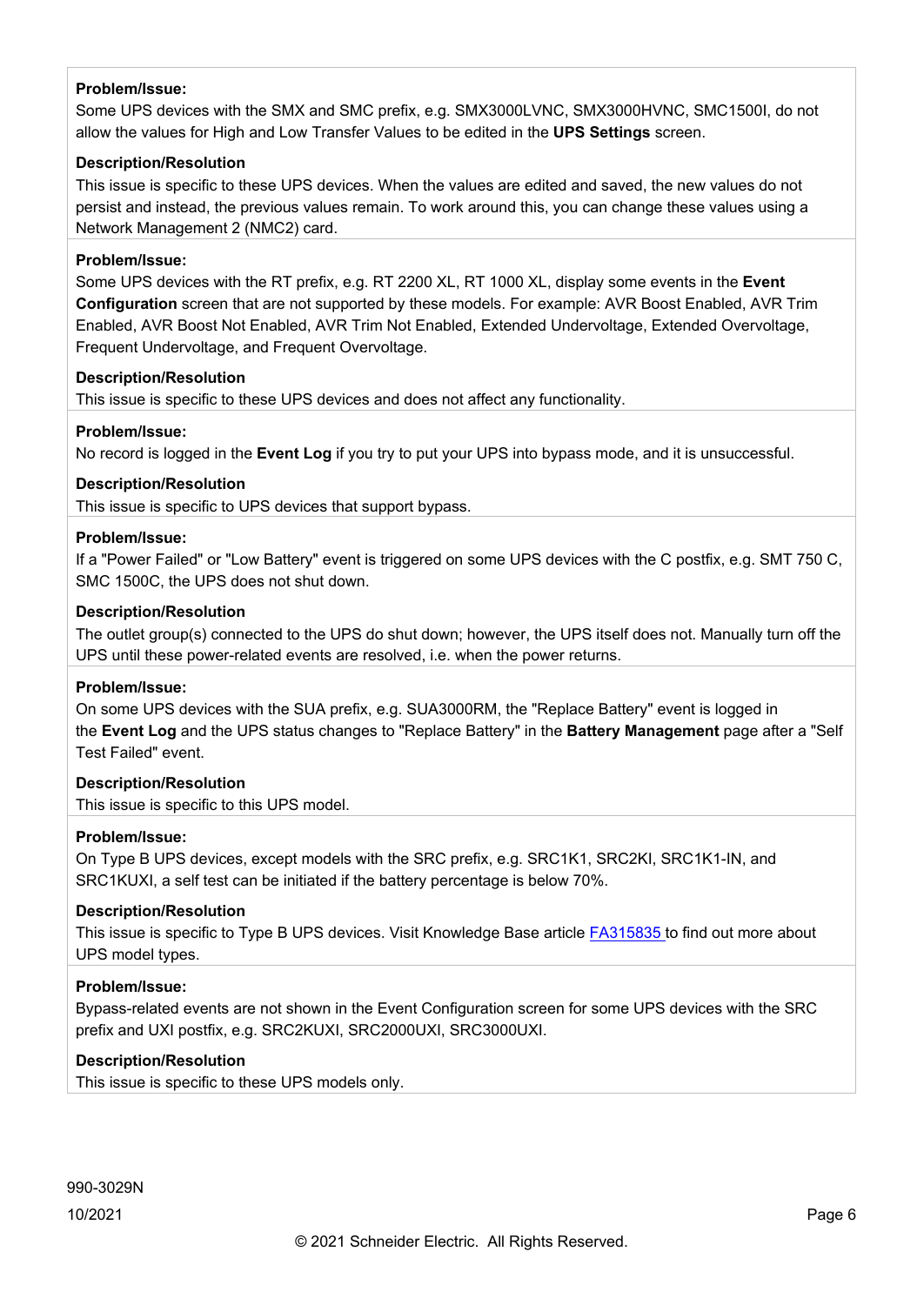Some fields in the **Predictive Battery Replacement** section of the **Battery Management** page may behave differently for UPS devices with the SRT prefix and LI postfix, e.g. SRT1500UXI-LI, SRT1000RMXLI.

# **Description/Resolution**

The "Battery Installation Date" field cannot be modified, and the date might not reflect the correct factory installation date. The "Predicted Replacement Date" field shows the manufacture date of the battery pack instead of the battery replacement date.

#### **Problem/Issue:**

No events are logged in the **Event Log** for Runtime Calibration if PowerChute is configured with Simple Signaling and communicating with a 990-0128D cable.

#### **Description/Resolution**

This issue is specific to using the 990-0128D cable with Simple Signaling.

#### **Problem/Issue:**

PowerChute reports an unsuccessful SNMPv3 connection attempt in the **Event Log**, though the SNMPv3 connection has been successful.

#### **Description/Resolution**

Certain MIB browsers attempt initial connections before using the correct username specified in PowerChute. SNMPv3 connection has been successful, and **Event Log** reports indicating an unsuccessful connection attempt can be disregarded in this scenario.

#### **Problem/Issue:**

The 940-0023 cable does not perform properly with a Back-UPS or a UPS using Simple Signaling.

#### **Description/Resolution**

PowerChute Business Edition requires the 940-0020 or the 940-0128 cable for UPS communications using Simple Signaling. If you were using the 940-0023 cable with a previous PowerChute product, you must replace it with the 940-0020 or 940-0128 cable when you use PowerChute Business Edition.

#### **Problem/Issue:**

PowerChute Business Edition Agent does not install on a system that is using the SJIS locale.

# **Description/Resolution**

The SJIS locale is not supported by PowerChute Business Edition. The Japanese local supported by PowerChute is euc and UTF-8.

#### **Problem/Issue:**

During the boot process, the server momentarily pauses and displays messages similar to below:

modprobe: modprobe: can't locate module char-major-4

# **Description/Resolution**

This is an issue that will not affect the performance of PowerChute.

# **Problem/Issue:**

RPM uninstaller reports:

error: cannot remove /opt/APC/PowerChuteBusinessEditionAgent directory not empty

# **Description/Resolution**

This is inaccurate. The directory is properly removed during the uninstall.